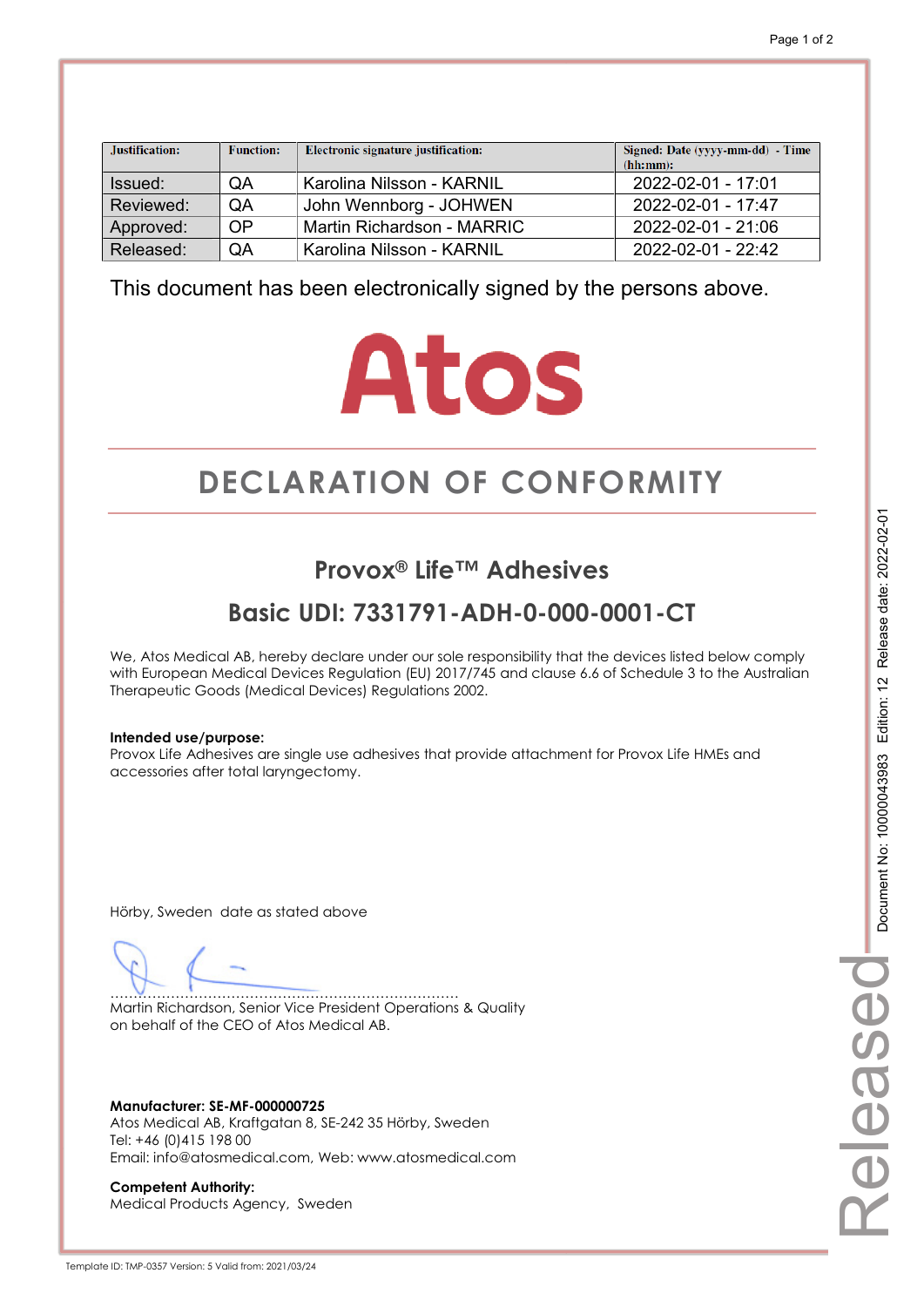### **DECLARATION OF CONFORMITY CONFORMITY 7331791-ADH-0-000-0001-CT 7331791-ADH-0-000-0001-CT**

| <b>REF</b> | <b>Name</b>                            | Class | <b>GMDN</b> code |
|------------|----------------------------------------|-------|------------------|
| 7401       | Provox Life FreeHands Adhesive         |       | 62175            |
| 7460       | Provox Life Standard Adhesive Round    |       | 62175            |
| 7461       | Provox Life Standard Adhesive Oval     |       | 62175            |
| 7462       | Provox Life Standard Adhesive Plus     |       | 62175            |
| 7463       | Provox Life Sensitive Adhesive Round   |       | 62175            |
| 7464       | Provox Life Sensitive Adhesive Oval    |       | 62175            |
| 7465       | Provox Life Sensitive Adhesive Oval B  |       | 62175            |
| 7466       | Provox Life Sensitive Adhesive Plus    |       | 62175            |
| 8065       | Provox Life Standard Experience Round  |       | 62175            |
| 8066       | Provox Life Standard Experience Oval   |       | 62175            |
| 8067       | Provox Life Standard Experience Plus   |       | 62175            |
| 8068       | Provox Life Sensitive Experience Round |       | 62175            |
| 8069       | Provox Life Sensitive Experience Oval  |       | 62175            |
| 8070       | Provox Life Sensitive Experience Plus  |       | 62175            |
| 8071       | Provox Life Stability Experience       |       | 62175            |
| 8075       | Provox Life Night Adhesive Experience  |       | 62175            |
| 8261       | Provox Life Night Adhesive             |       | 62175            |
| 8263       | Provox Life Stability Adhesive         |       | 62175            |

#### **In compliance with Therapeutic Goods (Medical Devices) Regulations 2002**

Each kind of medical device to which the system has been applied complies with the applicable provisions of the essential principles, the classification rules, and the full quality assurance procedures, at each stage, from the design of the device until its final inspection before being supplied.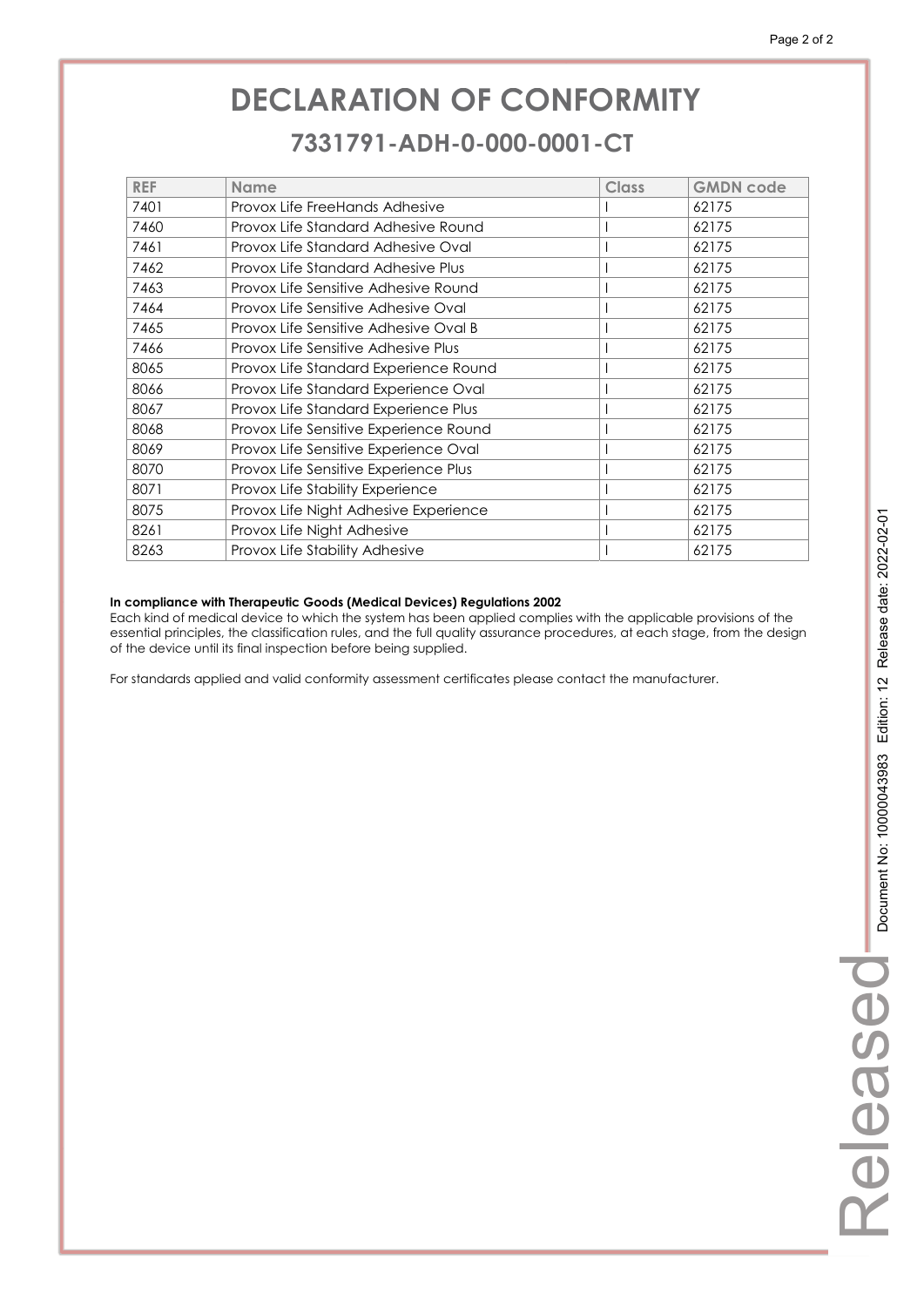| Justification: | <b>Function:</b> | Electronic signature justification: | Signed: Date (yyyy-mm-dd) - Time<br>(hh:mm): |
|----------------|------------------|-------------------------------------|----------------------------------------------|
| Issued:        | QA               | Ulrika Svensson - SEHRBHNU          | 2021-12-09 - 09:43                           |
| Reviewed:      | QA               | John Wennborg - JOHWEN              | $2021 - 12 - 10 - 14.11$                     |
| Approved:      | OP               | Martin Richardson - MARRIC          | 2021-12-10 - 14:59                           |
| Released:      | QA               | Ulrika Svensson - SEHRBHNU          | 2021-12-13 - 08:03                           |

## **Atos**

## **DECLARATION OF CONFORMITY CONFORMITY**

#### **Provox® Life™ BasePlate Adaptor**

#### **Basic UDI: 7331791-HME-A-000-0005-FB**

We, Atos Medical AB, hereby declare under our sole responsibility that the devices listed below comply with European Medical Devices Regulation (EU) 2017/745 and clause 6.6 of Schedule 3 to the Australian Therapeutic Goods (Medical Devices) Regulations 2002.

#### **Intended use/purpose:**

Provox Life BasePlate Adaptor is an accessory that allows attaching medical device, e.g. an HME, with an ISO 15 mm standard connector to a Provox Life attachment.

Hörby, Sweden date as stated above

………………………………………………………………… Martin Richardson, Senior Vice President Operations & Quality on behalf of the CEO of Atos Medical AB.

**Manufacturer: SE-MF-000000725**  Atos Medical AB, Kraftgatan 8, SE-242 35 Hörby, Sweden Tel: +46 (0)415 198 00 Email: info@atosmedical.com, Web: www.atosmedical.com

**Competent Authority:**  Medical Products Agency, Sweden

# Releasedelease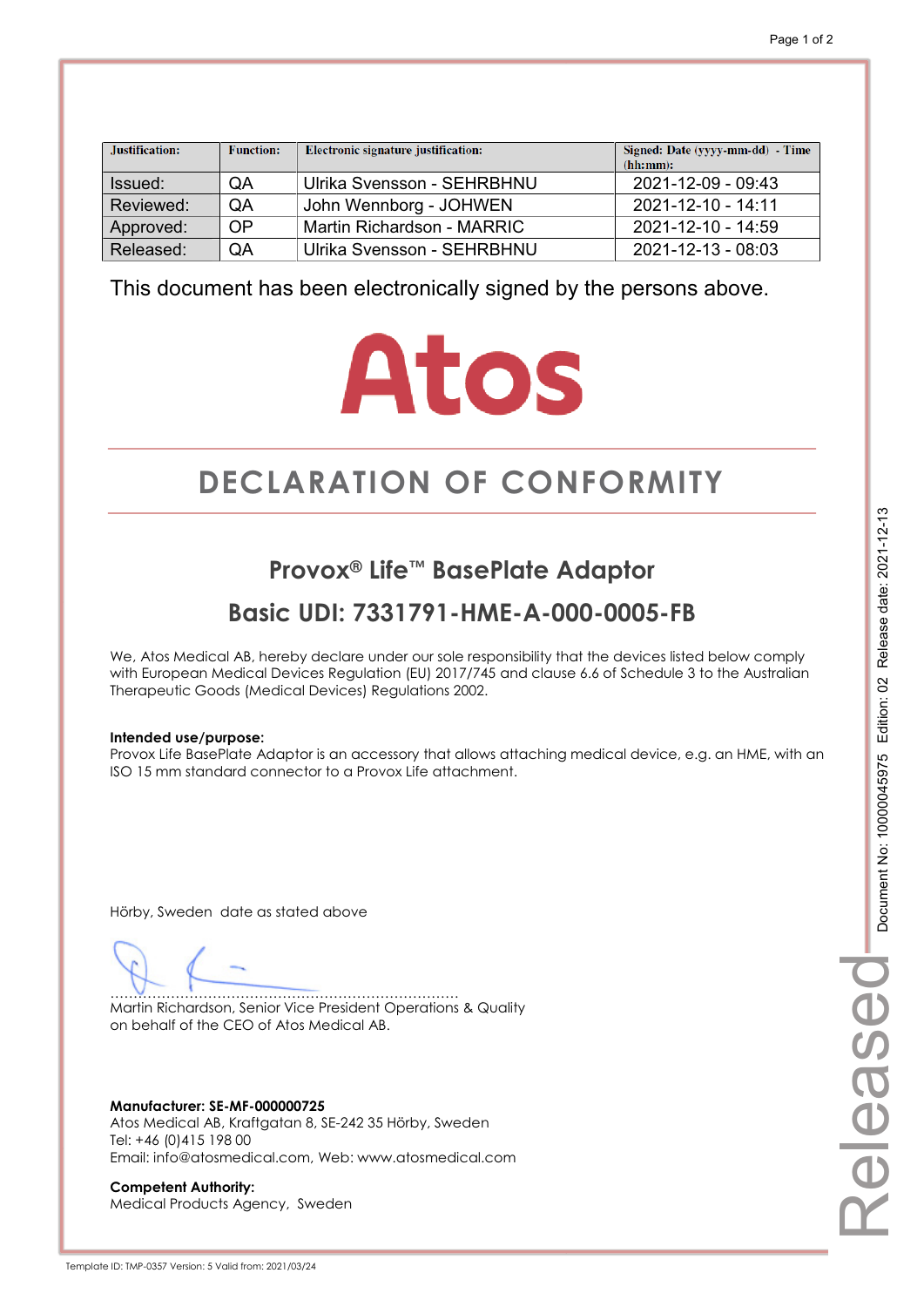#### **7331791-HME-A-000-0005-FB 7331791-HME-A-000-0005-FB**

| <b>REF</b> | <b>Name</b>                   | Class | <b>GMDN code</b> |
|------------|-------------------------------|-------|------------------|
| 8057       | Provox Life BasePlate Adaptor |       | 58705            |

#### **In compliance with Therapeutic Goods (Medical Devices) Regulations 2002**

Each kind of medical device to which the system has been applied complies with the applicable provisions of the essential principles, the classification rules, and the full quality assurance procedures, at each stage, from the design of the device until its final inspection before being supplied.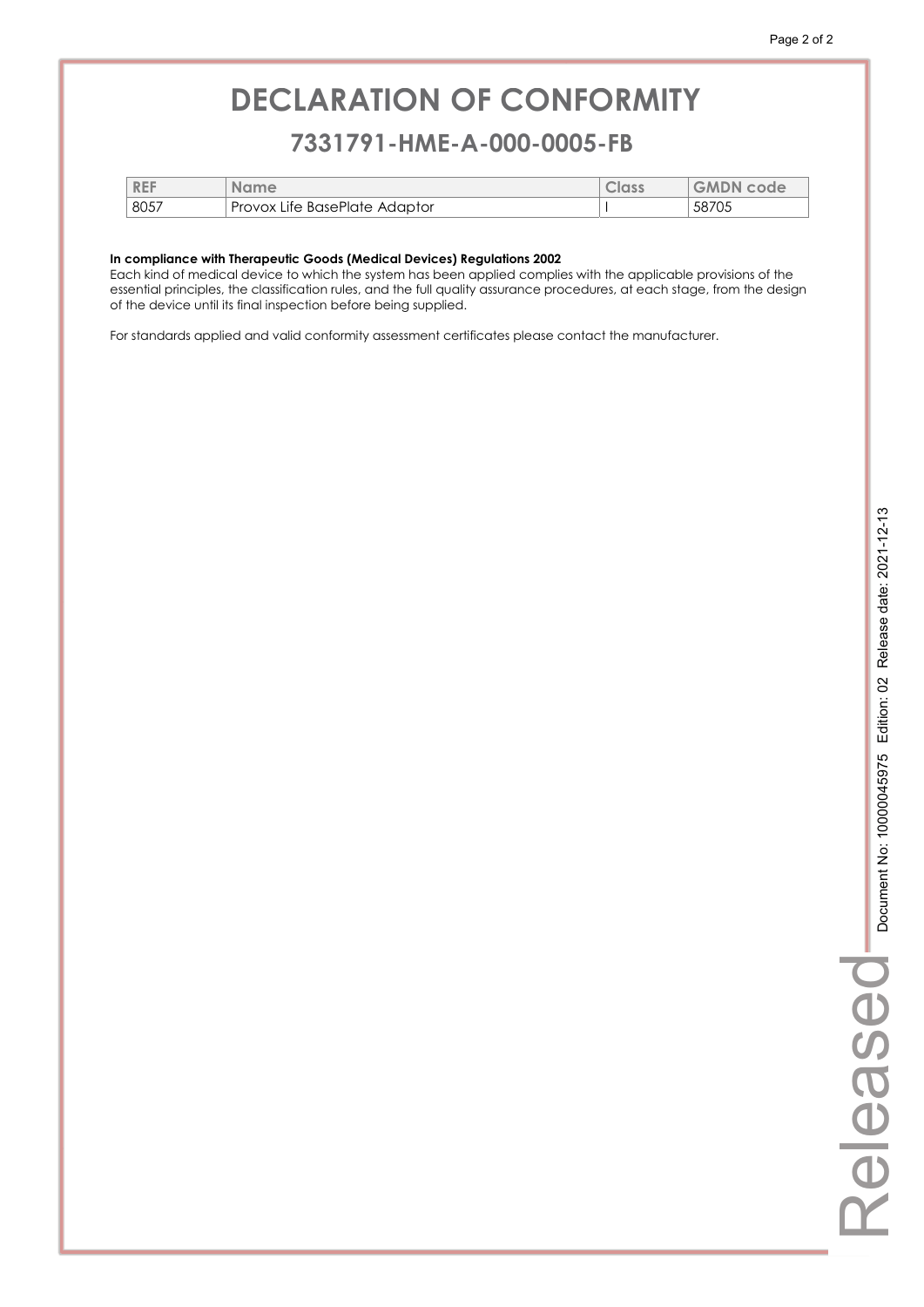| Justification: | <b>Function:</b> | <b>Electronic signature justification:</b> | Signed: Date (yyyy-mm-dd) - Time<br>(hh:mm): |
|----------------|------------------|--------------------------------------------|----------------------------------------------|
| Issued:        | QA               | Ulrika Svensson - SEHRBHNU                 | 2021-12-07 - 10:06                           |
| Reviewed:      | QA               | John Wennborg - JOHWEN                     | 2021-12-07 - 13:11                           |
| Approved:      | <b>OP</b>        | Martin Richardson - MARRIC                 | 2021-12-07 - 14:30                           |
| Released:      | QA               | Ulrika Svensson - SEHRBHNU                 | 2021-12-07 - 14:55                           |

## **Atos**

## **DECLARATION OF CONFORMITY CONFORMITY**

#### **Provox® Life™ Experience Packs**

#### **Basic UDI: 7331791-KIT-0-000-0005-J3**

We, Atos Medical AB, hereby declare under our sole responsibility that the devices listed below comply with European Medical Devices Regulation (EU) 2017/745 and clause 6.6 of Schedule 3 to the Australian Therapeutic Goods (Medical Devices) Regulations 2002.

#### **Intended use/purpose:**

Provox Life HMEs are single use heat- and moisture exchangers for patients breathing through a tracheostoma.

Provox Life Adhesives are single use adhesives that provide attachment for Provox Life HMEs and accessories after total laryngectomy.

Hörby, Sweden date as stated above

………………………………………………………………… Martin Richardson, Senior Vice President Operations & Quality on behalf of the CEO of Atos Medical AB.

**Manufacturer: SE-MF-000000725**  Atos Medical AB, Kraftgatan 8, SE-242 35 Hörby, Sweden Tel: +46 (0)415 198 00 Email: info@atosmedical.com, Web: www.atosmedical.com

**Competent Authority:**  Medical Products Agency, Sweden

Template ID: TMP-0357 Version: 5 Valid from: 2021/03/24

Released

elease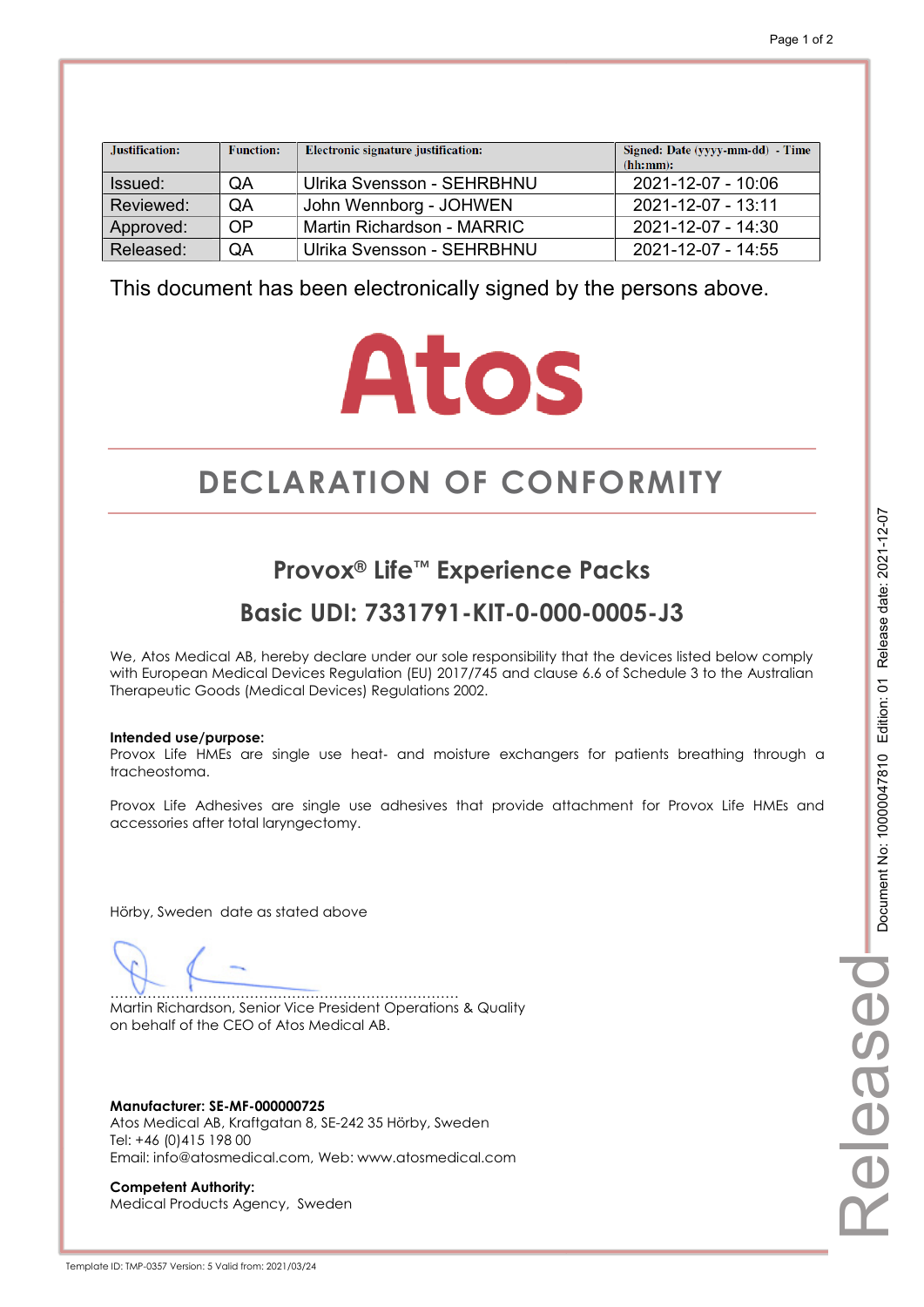#### **7331791-KIT-0-000-0005-J3 7331791-KIT-0-000-0005-J3**

| <b>REF</b> | <b>Name</b>                              | Class | <b>GMDN code</b> |
|------------|------------------------------------------|-------|------------------|
| 8060       | Provox Life Day & Night Experience Round |       | 58705            |
| 8061       | Provox Life Day & Night Experience Oval  |       | 58705            |
| 8062       | Provox Life Day & Night Experience Plus  |       | 58705            |
| 8063       | Provox Life Day & Night EXP Sensitive    |       | 58705            |
| 8064       | Provox Life Day & Night EXP Stability    |       | 58705            |

#### **In compliance with Therapeutic Goods (Medical Devices) Regulations 2002**

Each kind of medical device to which the system has been applied complies with the applicable provisions of the essential principles, the classification rules, and the full quality assurance procedures, at each stage, from the design of the device until its final inspection before being supplied.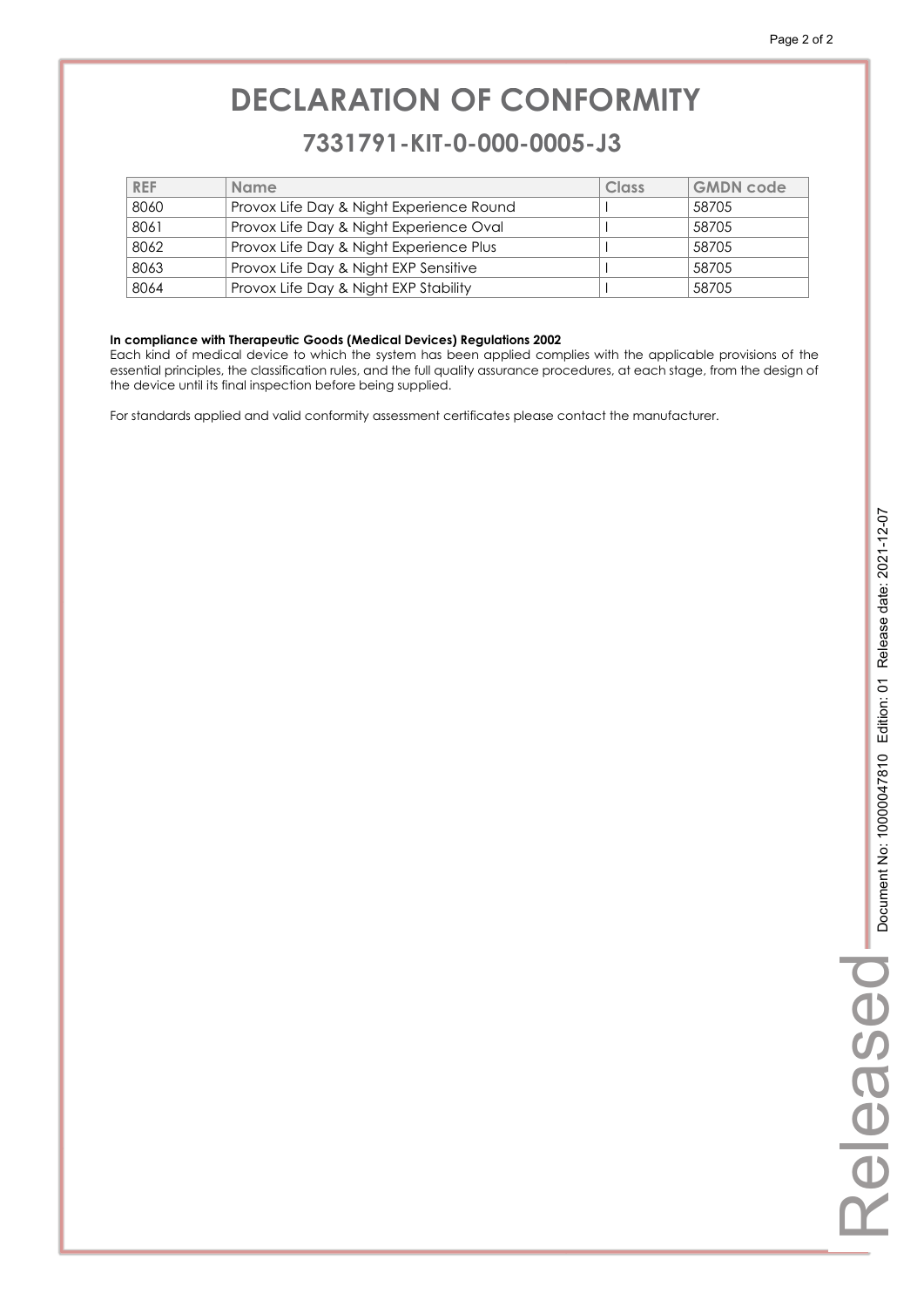| Justification: | <b>Function:</b> | Electronic signature justification: | Signed: Date (yyyy-mm-dd) - Time<br>(hh:mm): |
|----------------|------------------|-------------------------------------|----------------------------------------------|
| Issued:        | QA               | Ulrika Svensson - SEHRBHNU          | 2022-03-21 - 16:26                           |
| Reviewed:      | QA               | John Wennborg - JOHWEN              | 2022-03-22 - 09:15                           |
| Approved:      | OP               | Martin Richardson - MARRIC          | $2022 - 03 - 22 - 14:30$                     |
| Released:      | QA               | Ulrika Svensson - SEHRBHNU          | 2022-03-22 - 14:35                           |

## **Atos**

## **DECLARATION OF CONFORMITY CONFORMITY**

#### **Provox® Life™ FreeHands HME**

#### **Basic UDI: 7331791-HME-0-000-0008-XZ**

We, Atos Medical AB, hereby declare under our sole responsibility that the devices listed below comply with European Medical Devices Regulation (EU) 2017/745 and clause 6.6 of Schedule 3 to the Australian Therapeutic Goods (Medical Devices) Regulations 2002.

#### **Intended use/purpose:**

Provox Life FreeHands HME is a single use heat- and moisture exchanger intended for spontaneously breathing laryngectomized patients, utilizing a voice prosthesis and in combination with a Provox speaking valve or a DigiTop.

Hörby, Sweden date as stated above

………………………………………………………………… Martin Richardson, Senior Vice President Operations & Quality on behalf of the CEO of Atos Medical AB.

**Manufacturer: SE-MF-000000725**  Atos Medical AB, Kraftgatan 8, SE-242 35 Hörby, Sweden Tel: +46 (0)415 198 00 Email: info@atosmedical.com, Web: www.atosmedical.com

**Competent Authority:**  Medical Products Agency, Sweden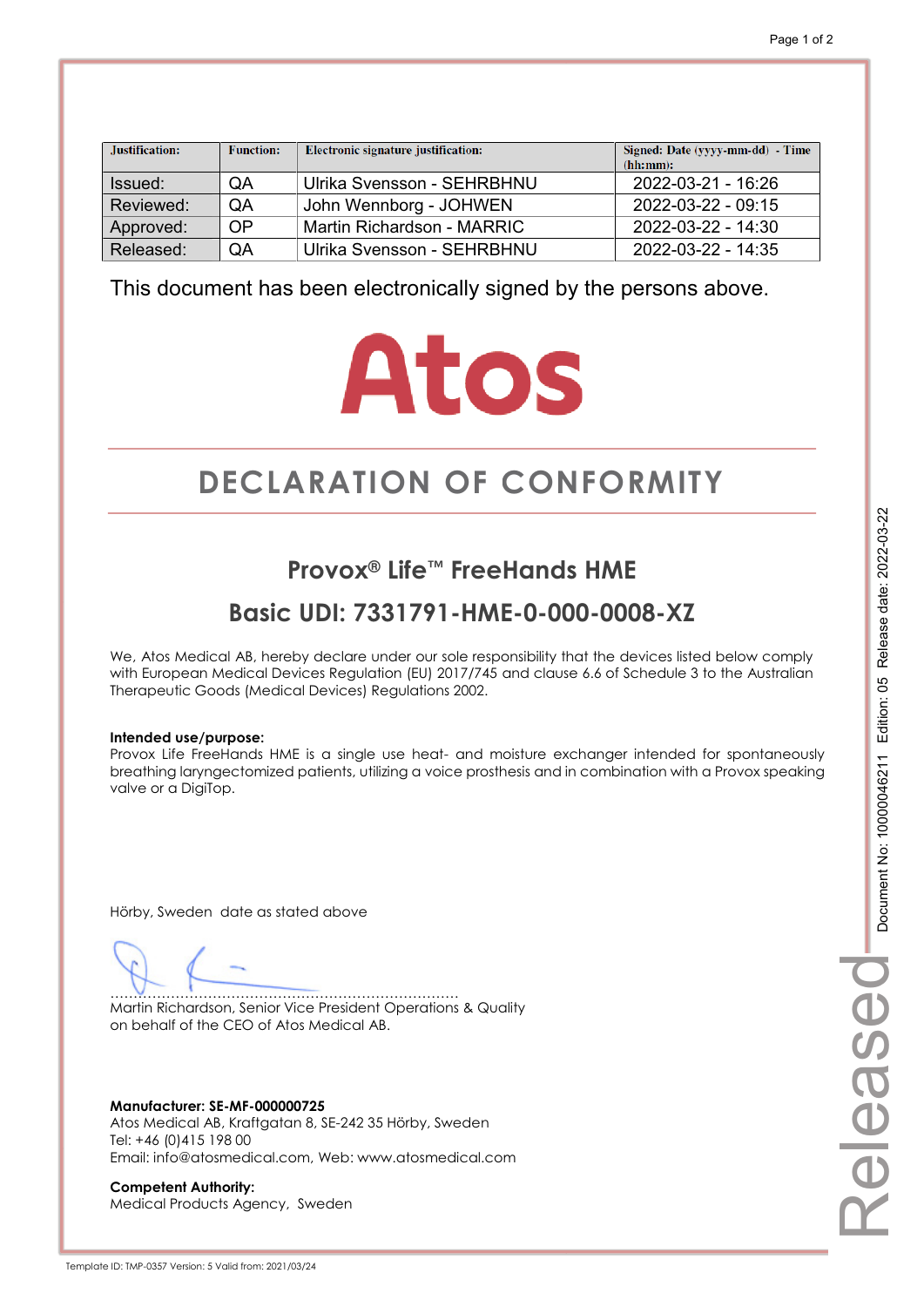#### **7331791-HME-0-000-0008-XZ 7331791-HME-0-000-0008-XZ**

| <b>REF</b> | <b>Name</b>                           | Class | <b>GMDN</b> code |
|------------|---------------------------------------|-------|------------------|
| 7440       | ' Provox Life FreeHands HME           |       | 58705            |
| 7477       | Provox Life Sample Pack FreeHands HME |       | 58705            |

#### **In compliance with Therapeutic Goods (Medical Devices) Regulations 2002**

Each kind of medical device to which the system has been applied complies with the applicable provisions of the essential principles, the classification rules, and the full quality assurance procedures, at each stage, from the design of the device until its final inspection before being supplied.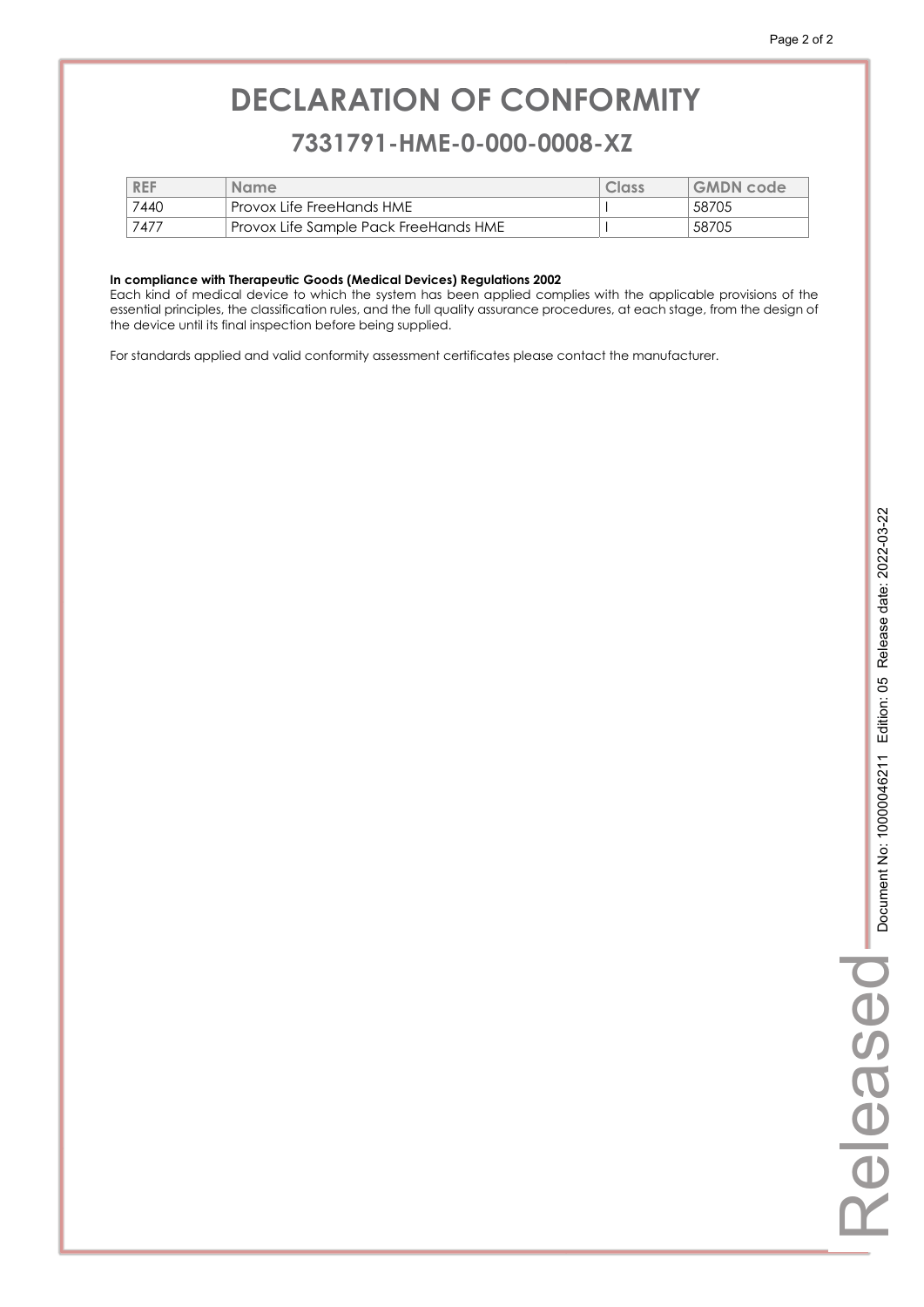| Justification: | <b>Function:</b> | Electronic signature justification: | Signed: Date (yyyy-mm-dd) - Time<br>(hh:mm): |
|----------------|------------------|-------------------------------------|----------------------------------------------|
| Issued:        | QA               | Ulrika Svensson - SEHRBHNU          | 2021-10-26 - 13:16                           |
| Reviewed:      | QA               | John Wennborg - JOHWEN              | $2021 - 10 - 26 - 13.27$                     |
| Approved:      | OP               | Martin Richardson - MARRIC          | 2021-10-26 - 14:34                           |
| Released:      | QA               | Ulrika Svensson - SEHRBHNU          | 2021-10-26 - 14:56                           |

## **Atos**

## **DECLARATION OF CONFORMITY CONFORMITY**

#### **Provox® Life™ HMEs**

#### **Basic UDI: 7331791-HME-0-000-0001-XC**

We, Atos Medical AB, hereby declare under our sole responsibility that the devices listed below comply with European Medical Devices Regulation (EU) 2017/745 and clause 6.6 of Schedule 3 to the Australian Therapeutic Goods (Medical Devices) Regulations 2002.

#### **Intended use/purpose:**

Provox Life HMEs are single use heat- and moisture exchangers for patients breathing through a tracheostoma.

Hörby, Sweden date as stated above

………………………………………………………………… Martin Richardson, Senior Vice President Operations & Quality on behalf of the CEO of Atos Medical AB.

**Manufacturer: SE-MF-000000725**  Atos Medical AB, Kraftgatan 8, SE-242 35 Hörby, Sweden Tel: +46 (0)415 198 00 Email: info@atosmedical.com, Web: www.atosmedical.com

**Competent Authority:**  Medical Products Agency, Sweden Released

eleasec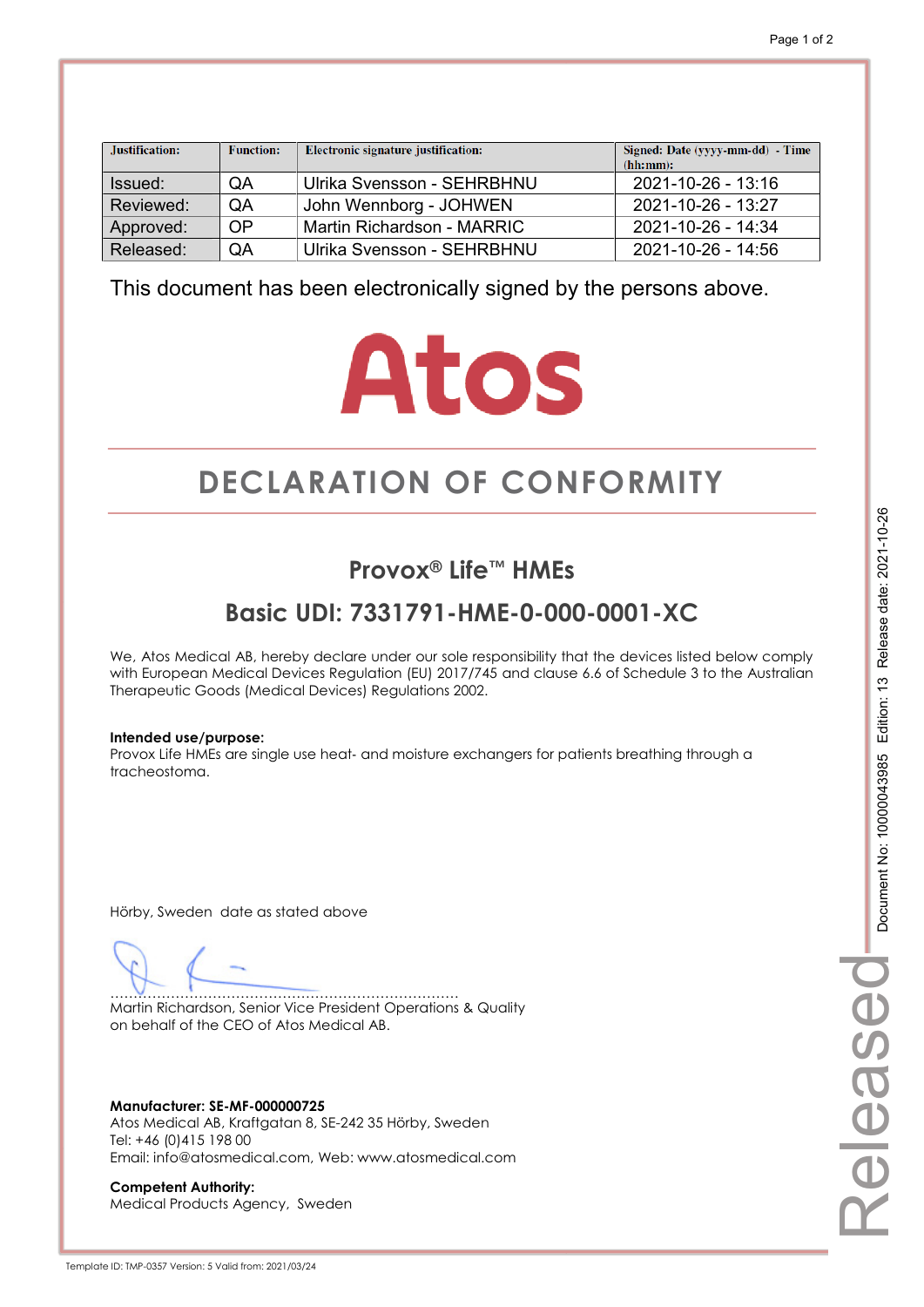#### **7331791-HME-0-000-0001-XC 7331791-HME-0-000-0001-XC**

| <b>REF</b> | <b>Name</b>                         | Class | <b>GMDN</b> code |
|------------|-------------------------------------|-------|------------------|
| 7475       | Provox Life Sample Pack Protect HME |       | 58705            |
| 7476       | Provox Life Sample Pack Energy HME  |       | 58705            |
| 8072       | Provox Life Night HME Experience    |       | 58705            |
| 8073       | Provox Life Energy HME Experience   |       | 58705            |
| 8074       | Provox Life Protect HME Experience  |       | 58705            |
| 8262       | Provox Life Night HME               |       | 58705            |
| 8264       | Provox Life Home HME Experience     |       | 58705            |
| 8265       | Provox Life Go HME Experience       |       | 58705            |
| 8310       | Provox Life Go HME                  |       | 58705            |
| 8311       | Provox Life Home HME                |       | 58705            |
| 8312       | Provox Life Energy HME              |       | 58705            |
| 8313       | Provox Life Protect HME             |       | 58705            |

#### **In compliance with Therapeutic Goods (Medical Devices) Regulations 2002**

Each kind of medical device to which the system has been applied complies with the applicable provisions of the essential principles, the classification rules, and the full quality assurance procedures, at each stage, from the design of the device until its final inspection before being supplied.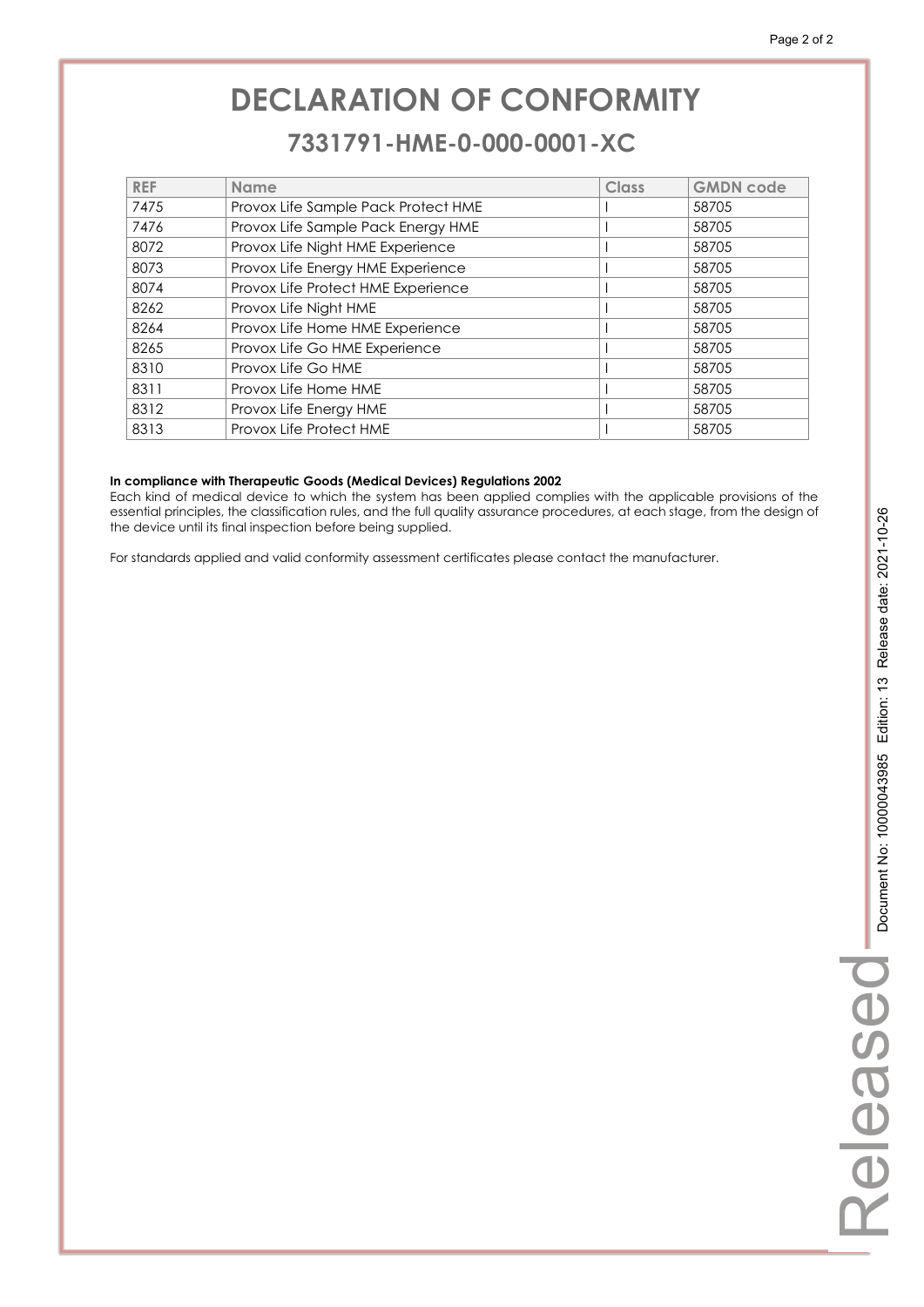| Justification: | <b>Function:</b> | Electronic signature justification: | Signed: Date (yyyy-mm-dd) - Time<br>(hh:mm): |
|----------------|------------------|-------------------------------------|----------------------------------------------|
| Issued:        | QA               | Ulrika Svensson - SEHRBHNU          | 2021-12-07 - 10:07                           |
| Reviewed:      | QA               | John Wennborg - JOHWEN              | 2021-12-07 - 13:13                           |
| Approved:      | 0P               | Martin Richardson - MARRIC          | 2021-12-07 - 14:29                           |
| Released:      | QA               | Ulrika Svensson - SEHRBHNU          | 2021-12-07 - 14:55                           |

## **Atos**

## **DECLARATION OF CONFORMITY CONFORMITY**

#### **Provox® Life™ Sample Packs**

#### **Basic UDI: 7331791-KIT-0-000-0003-HV**

We, Atos Medical AB, hereby declare under our sole responsibility that the devices listed below comply with European Medical Devices Regulation (EU) 2017/745 and clause 6.6 of Schedule 3 to the Australian Therapeutic Goods (Medical Devices) Regulations 2002.

#### **Intended use/purpose:**

Provox Life HMEs are single use heat- and moisture exchangers for patients breathing through a tracheostoma.

Provox Life Adhesives are single use adhesives that provide attachment for Provox Life HMEs and accessories after total laryngectomy.

Hörby, Sweden date as stated above

………………………………………………………………… Martin Richardson, Senior Vice President Operations & Quality on behalf of the CEO of Atos Medical AB.

**Manufacturer: SE-MF-000000725**  Atos Medical AB, Kraftgatan 8, SE-242 35 Hörby, Sweden Tel: +46 (0)415 198 00 Email: info@atosmedical.com, Web: www.atosmedical.com

**Competent Authority:**  Medical Products Agency, Sweden Released

elease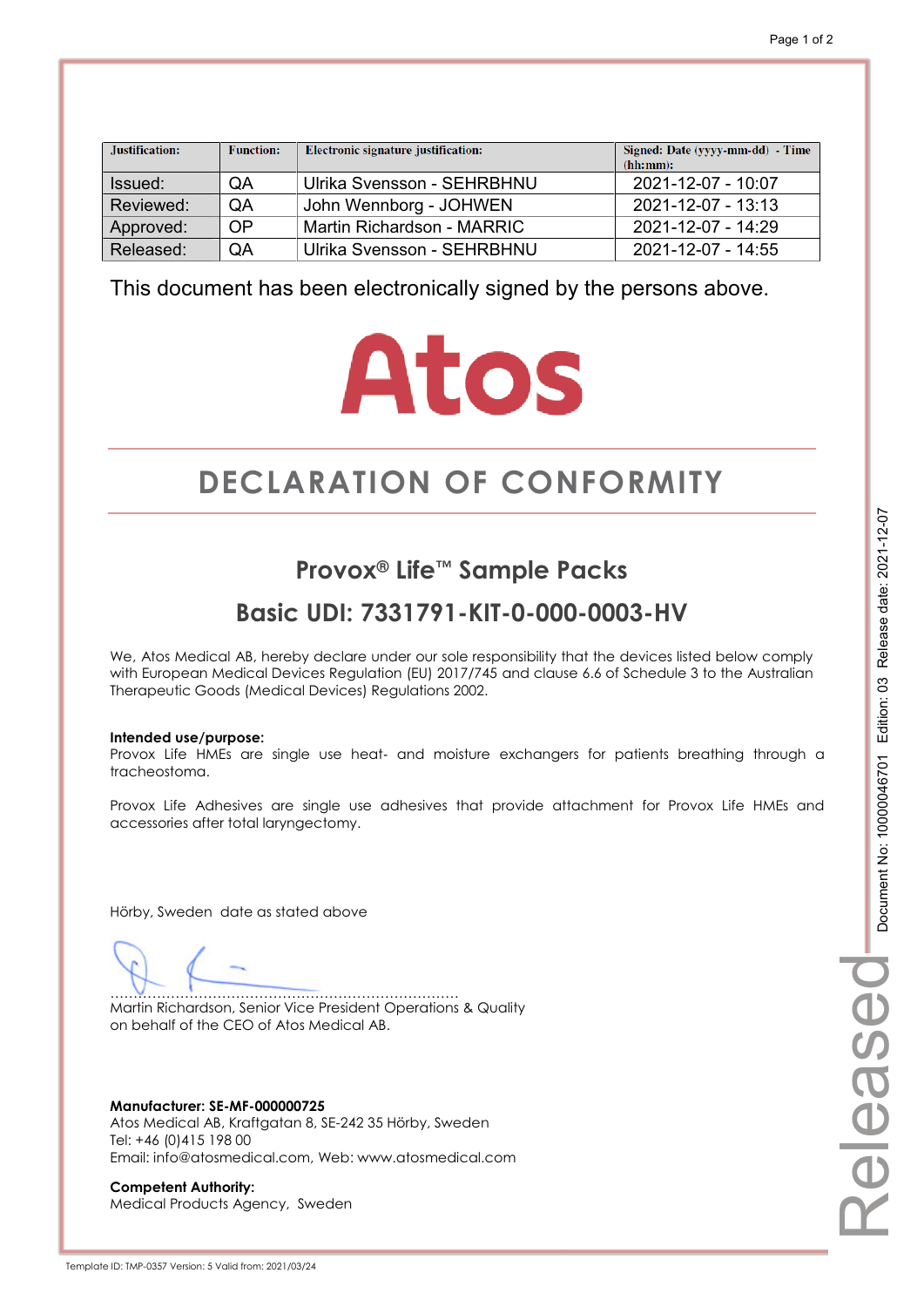#### **7331791-KIT-0-000-0003-HV 7331791-KIT-0-000-0003-HV**

| <b>REF</b> | <b>Name</b>                             | Class | <b>GMDN code</b> |
|------------|-----------------------------------------|-------|------------------|
| 7467       | Provox Life Sample Pack Standard Round  |       | 58705            |
| 7468       | Provox Life Sample Pack Standard Oval   |       | 58705            |
| 7469       | Provox Life Sample Pack Standard Plus   |       | 58705            |
| 7470       | Provox Life Sample Pack Sensitive Round |       | 58705            |
| 7471       | Provox Life Sample Pack Sensitive Oval  |       | 58705            |
| 7472       | Provox Life Sample Pack Sensitive Plus  |       | 58705            |
| 7473       | Provox Life Sample Pack Stability       |       | 58705            |
| 7474       | Provox Life Sample Pack Night           |       | 58705            |

#### **In compliance with Therapeutic Goods (Medical Devices) Regulations 2002**

Each kind of medical device to which the system has been applied complies with the applicable provisions of the essential principles, the classification rules, and the full quality assurance procedures, at each stage, from the design of the device until its final inspection before being supplied.

For standards applied and valid conformity assessment certificates please contact the manufacturer.

Released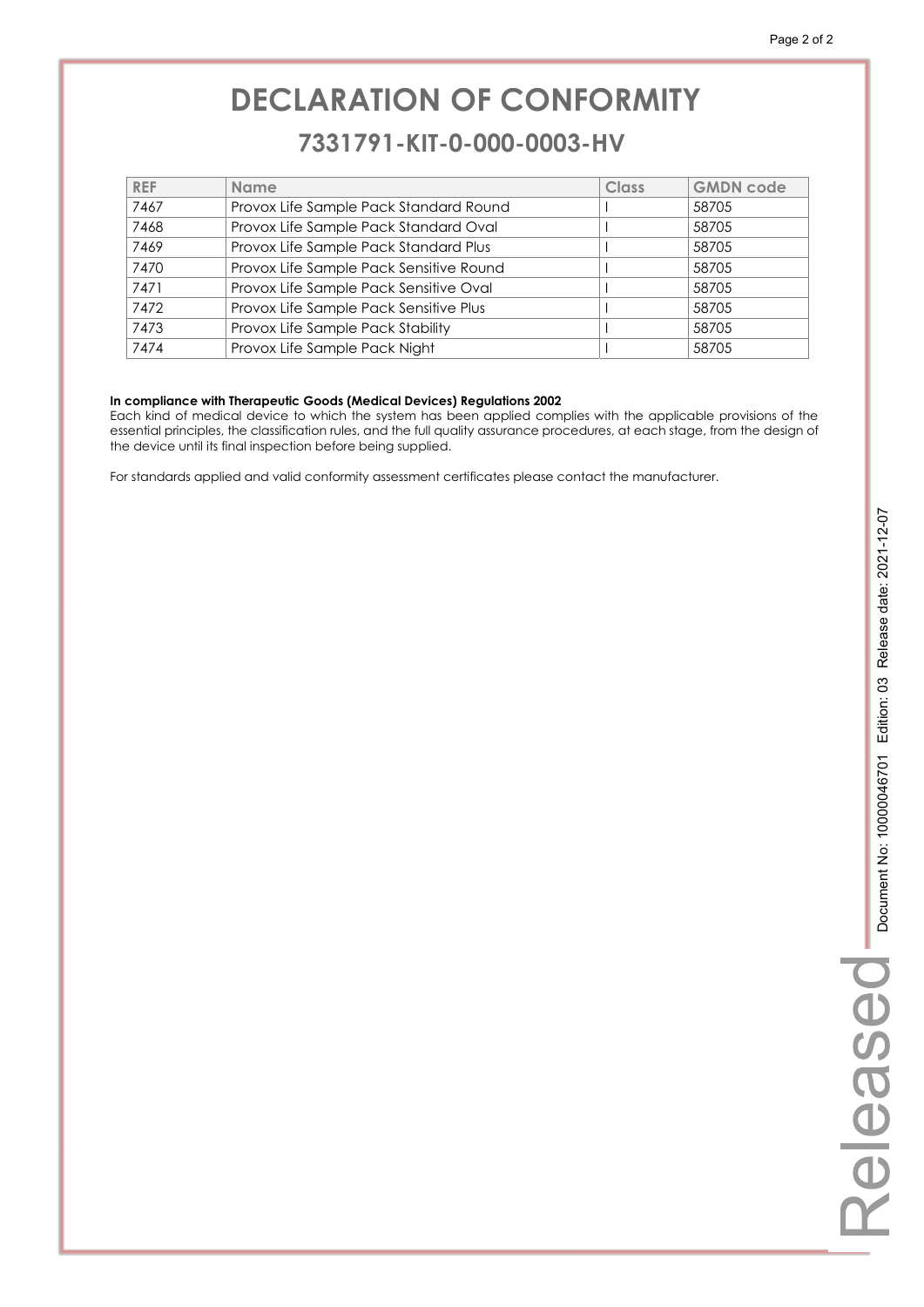| Justification: | <b>Function:</b> | Electronic signature justification: | Signed: Date (yyyy-mm-dd) - Time<br>(hh:mm): |  |
|----------------|------------------|-------------------------------------|----------------------------------------------|--|
| Issued:        | QA               | Ulrika Svensson - SEHRBHNU          | 2021-12-09 - 09:42                           |  |
| Reviewed:      | QA               | John Wennborg - JOHWEN              | $2021 - 12 - 10 - 14.10$                     |  |
| Approved:      | OP               | Martin Richardson - MARRIC          | 2021-12-10 - 15:00                           |  |
| Released:      | QA               | Ulrika Svensson - SEHRBHNU          | 2021-12-13 - 07:58                           |  |

## **Atos**

## **DECLARATION OF CONFORMITY CONFORMITY**

#### **Provox® Life™ Shower**

#### **Basic UDI: 7331791-ADH-A-000-0001-UB**

We, Atos Medical AB, hereby declare under our sole responsibility that the devices listed below comply with European Medical Devices Regulation (EU) 2017/745 and clause 6.6 of Schedule 3 to the Australian Therapeutic Goods (Medical Devices) Regulations 2002.

#### **Intended use/purpose:**

Provox Life Shower is a single patient use device intended to be placed into a Provox Life attachment to avoid water from entering the tracheostoma during showering.

Hörby, Sweden date as stated above

………………………………………………………………… Martin Richardson, Senior Vice President Operations & Quality on behalf of the CEO of Atos Medical AB.

**Manufacturer: SE-MF-000000725**  Atos Medical AB, Kraftgatan 8, SE-242 35 Hörby, Sweden Tel: +46 (0)415 198 00 Email: info@atosmedical.com, Web: www.atosmedical.com

**Competent Authority:**  Medical Products Agency, Sweden